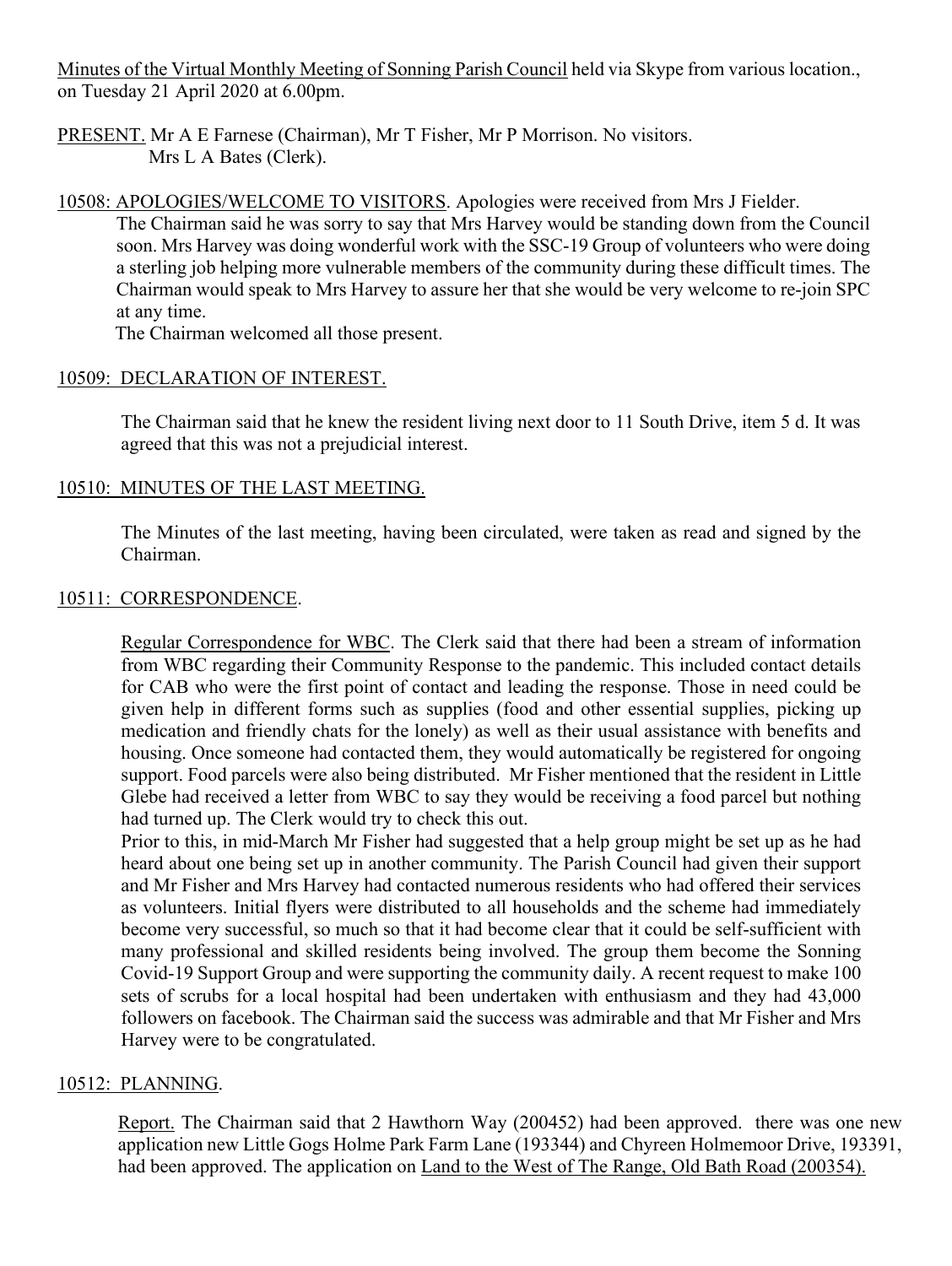# 10512: PLANNING (Cont'd)

The following applications were on going). 20 West Drive (192050). Full application for the proposed erection of one 5no. bedroom dwelling with detached double garage, following demolition of existing dwelling: Little Gogs Holme Park Farm Lane (193344).

The following applications had been approved. No new approvals.

The following applications had been refused. No refusals.

The following applications had been withdrawn. None.

The following new applications had been received. 11 South Drive (200757). Full application for proposed erection of one 5 no. bedroom dwelling with associated landscaping and car parking, following the demolition of existing dwelling: Chyreen (200775). Householder application for the proposed erection of front/side single storey extension following demolition of existing single front/side extension, plus single storey side and two storey rear extension including loft conversion to create habitable accommodation, 1no balcony and two rear dormers following demolition of existing single storey rear extension.

Neighbourhood Plan. The Government was discontinuing this for the time being but this would not affect the Sonning Neighbourhood Plan and the Government's involvement was towards the end of the process.

The following applications were discussed.

Chyreen (200775). Mrs Harvey had looked at this application and had sent her report by email. The roof to the side extensions sloped away, so it did not appear to impact on the neighbours at number 9 or10 and all the surveys have been carried out with care. The materials appeared to be in keeping. Mrs Harvey had spoken to No9, who had no objections. Unfortunately, the other neighbour had just suffered a bereavement, so Mrs Harvey had not been able to seek their opinion as it was inappropriate. No other objections had been forthcoming. Following discussion it was agreed that the property was know to everyone and that there was no valid reason to object.

11South Drive (200757). The Chairman said that the existing property was a 1 ½ storey bungalow with a particularly fine eyebrow window to the front elevation, adding to the character of the dwelling and the street scene. The design was a unique and particularly important design feature and should be retained. The existing dwelling would benefit from some improvements including extensions in keeping with the existing character and could provide a fine family home. It was disappointing that the applicant wished to demolish it and replace it with a modern dwelling, which would be out of keeping with the area. The proposed replacement dwelling was a large detached property to be built within 1metre of the side boundaries and would be double the length of the side walls to the existing dwelling and significantly deeper than the adjoining properties. There was concern about the additional height and width of the proposed dwelling, it would dominate the street scene and be overbearing on the adjacent dwellings. Following discussion it was agreed to object for the above reasons and also loss of light to the adjoining dwelling, that it would be to the detriment of the amenities currently enjoyed by the adjoining land users (contrary to TB06 (a) and (b)), not of an appropriate scale, mass, layout, built form or height, represented over development of the site and out of character with the area (contrary to CP3 (a), and CP3 (h)).

#### 10513: PARISHIONERS QUESTIONS.

There were no questions.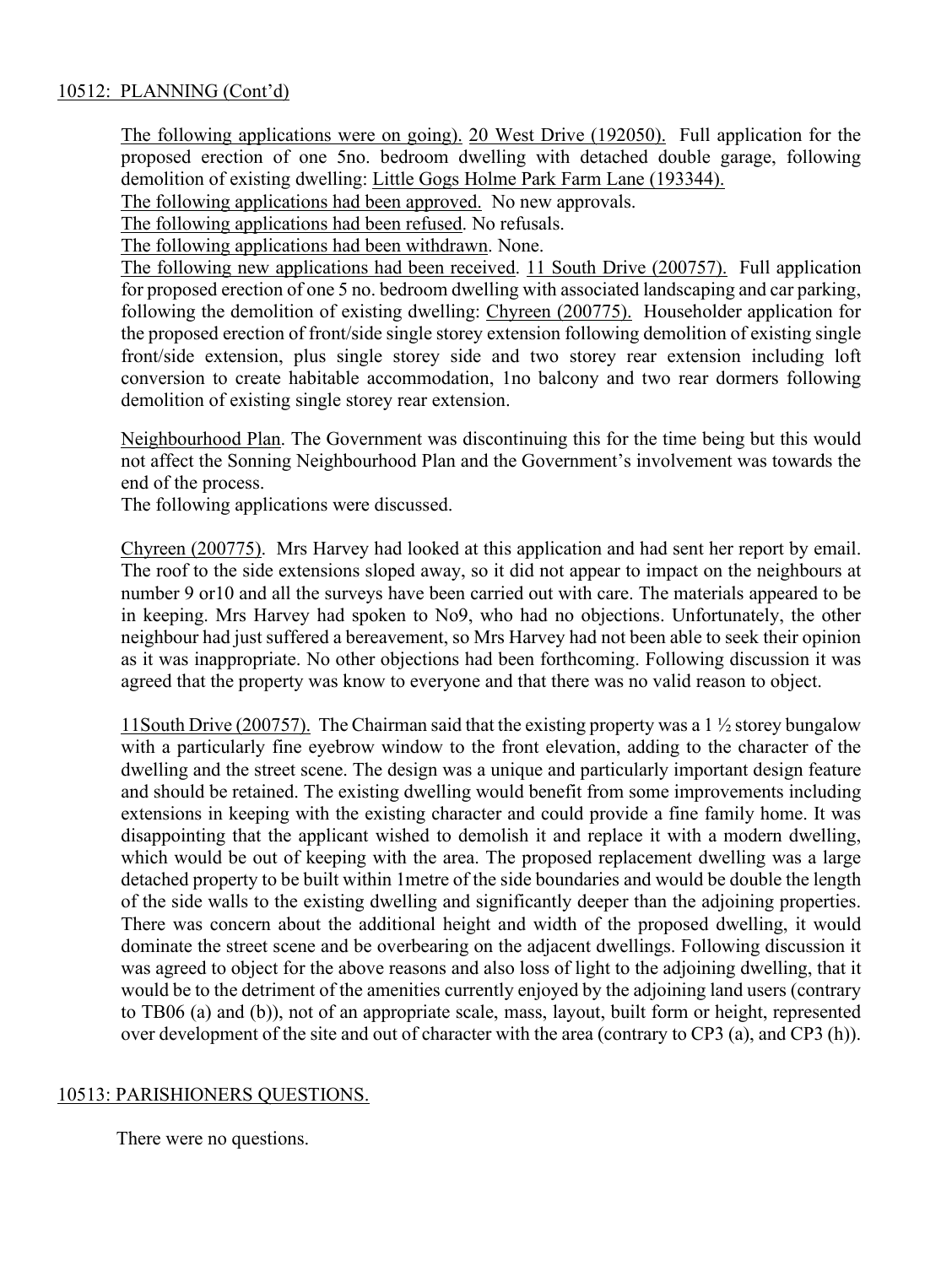# 10514: FINANCE.

- a) Report. The Clerk had circulated a report, which was noted. Mr Morrison said that the end of year figures showed a break-even situation and a final set of Income and Expenditure accounts would be available shortly.
- b) Payment of Accounts. Mr Morrison proposed and Mr Fisher seconded making the following payments and this was unanimously approved.

| Date     | Chq | Name                | $\sigma$ of $\sigma$ is the set of the set of the set of $\sigma$ in the set of $\sigma$<br><b>Service Item</b> | <b>Gross</b> | <b>VAT</b> | Net     | Committee              | Sub-committee          |
|----------|-----|---------------------|-----------------------------------------------------------------------------------------------------------------|--------------|------------|---------|------------------------|------------------------|
| 03/03/20 | 669 | Shadow              | Replace Brazier                                                                                                 | 60.00        | $0.00\,$   | 60.00   | <b>ADMIN</b>           | Misc                   |
| 03/03/20 | 671 | <b>PHMC</b>         | Hall Hire N Plan                                                                                                | 36.00        | 0.00       | 36.00   | <b>ADMIN</b>           | Admin N Plan           |
| 03/03/20 | 672 | Mr A Farnese        | N Plan refresh                                                                                                  | 294.76       | 0.00       | 294.76  | <b>ADMIN</b>           | N Plan                 |
| 20/03.20 | DD  | <b>SEC</b>          | <b>St Light Energy</b>                                                                                          | 133.69       | 6.37       | 127.32  | HIGH &<br><b>LIGHT</b> | <b>St Light Energy</b> |
| 24/03/20 | 673 | Veteran Trees       | 1 off Donation                                                                                                  | 50.00        | 0.00       | 50.00   | <b>DONATION</b>        | Veteran Tree           |
| 24/03/20 | 674 | Castle Water        | Square Water                                                                                                    | 28.40        | 0.00       | 28.40   | <b>SPORTS</b>          | Square Water           |
| 27/03/20 | 677 | PurcoPrint          | Newsletter                                                                                                      | 65.00        | 0.00       | 65.00   | <b>ADMIN</b>           | Print, Post            |
| 27/03/20 | 678 | Tivoli              | Dog Bins                                                                                                        | 331.20       | 55.20      | 276.00  | <b>ENVIRON</b>         | Dog Bins               |
| 27/03/20 | 679 | Castle Water        | Allot. Water                                                                                                    | 98.17        | 0.00       | 98.17   | <b>ENVIRON</b>         | Allot Water            |
| 27/03/20 | 680 | P J Doyle           | Tel. Box Signs                                                                                                  | 107.00       | 0.00       | 107.00  | <b>ADMIN</b>           | Misc.                  |
| 31/03/20 | 681 | <b>Berks Vision</b> | Donation                                                                                                        | 50.00        | 0.00       | 50.00   | <b>DONATIONS</b>       | <b>Berks Vision</b>    |
| 31/03/20 | 682 | Age Concern         | Donation                                                                                                        | 200.00       | 0.00       | 200.00  | <b>DONATIONS</b>       | Age Concern            |
| 31/03/20 | 683 | T V Air Amb.        | Donation                                                                                                        | 200.00       | 0.00       | 200.00  | <b>DONATIONS</b>       | Air Ambulance          |
| 31/03/20 | 684 | Sonning PCC         | Donation                                                                                                        | 150.00       | 0.00       | 150.00  | <b>DONATIONS</b>       | Sonning PCC            |
| 31/03/20 | 685 | <b>ReadiBus</b>     | Donation                                                                                                        | 100.00       | 0.00       | 100.00  | <b>DONATIONS</b>       | ReadiBus               |
| 31/03/20 | 686 | Sue Ryder           | Donation                                                                                                        | 150.00       | 0.00       | 150.00  | <b>DONATIONS</b>       | Sue Ryder              |
| 31/03/20 | 687 | CAB                 | Donation                                                                                                        | 50.00        | 0.00       | 50.00   | <b>DONATIONS</b>       | CAB                    |
| 31/03/20 | 688 | Twyford Vol.        | Donation                                                                                                        | 50.00        | 0.00       | 50.00   | <b>DONATIONS</b>       | Twyford Vol.           |
| 31/03/20 | 689 | Keep Mobile         | Donation                                                                                                        | 50.00        | 0.00       | 50.00   | <b>DONATIONS</b>       | Keep Mobile            |
| 31/03/20 | 690 | Relate              | Donation                                                                                                        | 50.00        | 0.00       | 50.00   | <b>DONATIONS</b>       | Relate                 |
| 31/03/20 | 691 | Me2 Club            | Donation                                                                                                        | 50.00        | 0.00       | 50.00   | <b>DONATIONS</b>       | Me2 Club               |
| 31/03/20 | 692 | L A Bates           | Hon. (less Tax)                                                                                                 | 2875.00      | 0.00       | 2875.00 | <b>CLERK</b>           | Honorarium             |
| 31/03/20 | 692 | L A Bates           | Telephone                                                                                                       | 40.00        | 0.00       | 40.00   | <b>ADMIN</b>           | Telephone              |
|          |     |                     | <b>TOTAL</b>                                                                                                    | 5219.22      | 61.57      | 5157.65 |                        |                        |

SPC PAYMENT OF ACCOUNTS MARCH (1 to 31 March '20)

#### . 10515: HIGHWAYS

Speed Indicators (SID). Mr Fisher said the latest figures showing a maximum speed of 60mph had been recorded at 8.35pm one evening, southbound in Pound Lane. Vehicle numbers had come down since the lockdown hovering between 1000 to 1500, which was significantly down from the normal 4000 to 4500. Traffic numbers were running at about  $25 - 30\%$  of what they were pre-lockdown but did show an increase during the previous week. The battery of the SID in Thames Street needed to be changed but it was a two man job and the required distancing could not be achieved so this couldn't be carried out during the lockdown.

# 10516: RECREATION AND ENVIRONMENT W.G.

a) Safety Checks. The Chairman said that the children's playground was closed but the main recreation area was open. Mr Fisher would check the exercise bikes.

#### . 10517: TECHNICAL SERVICES.

Safety Checks. The Chairman had been unable to carry out the safety checks, but his wife had been observing it. Mr Morrison said that he would look in on his daily walk.